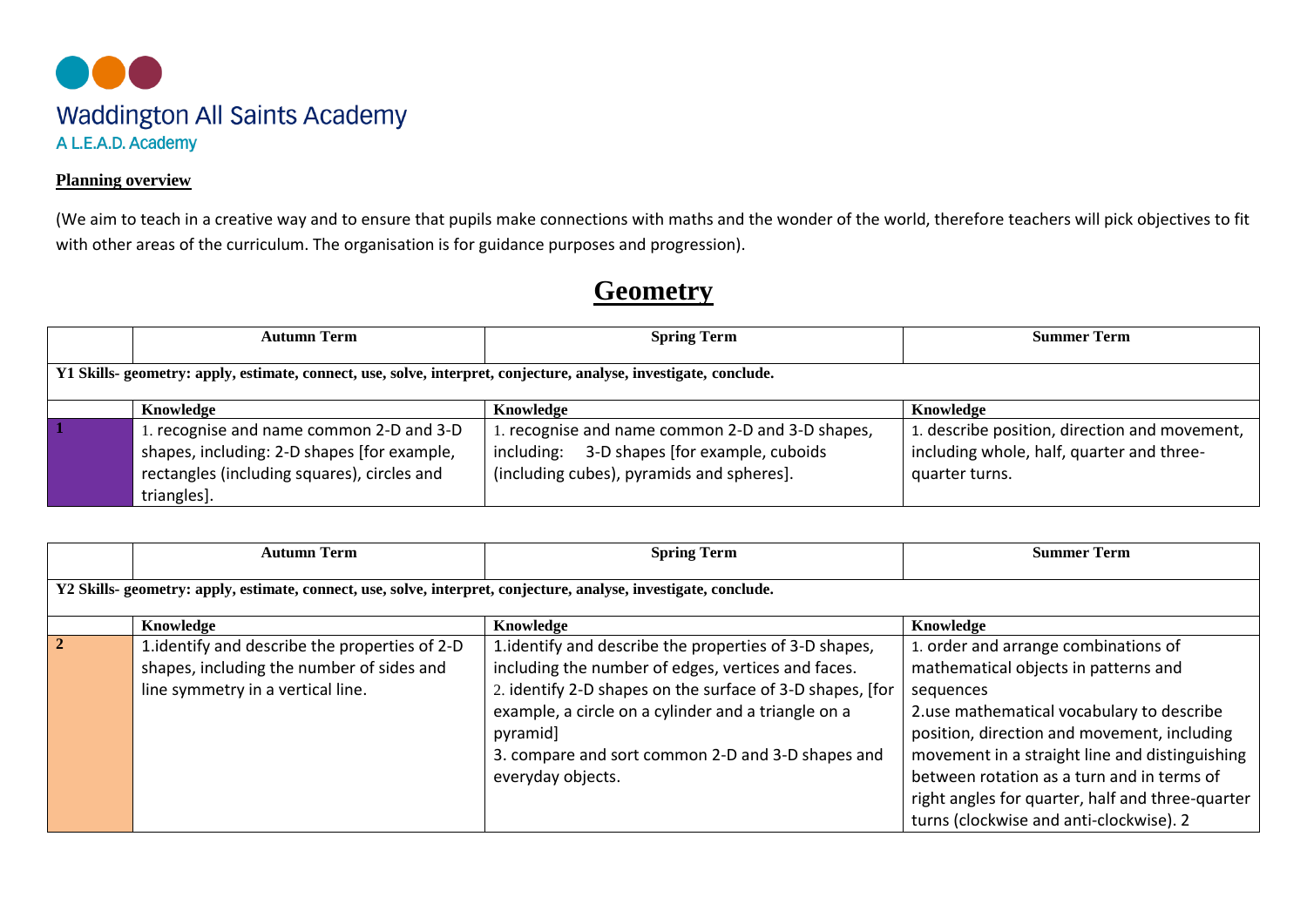|                                                                                                                   | <b>Autumn Term</b>                                                                                                                         | <b>Spring Term</b>                                                                                                                                                                                                                                                                                 | <b>Summer Term</b>                                                                          |
|-------------------------------------------------------------------------------------------------------------------|--------------------------------------------------------------------------------------------------------------------------------------------|----------------------------------------------------------------------------------------------------------------------------------------------------------------------------------------------------------------------------------------------------------------------------------------------------|---------------------------------------------------------------------------------------------|
| Y3 Skills- geometry: apply, estimate, connect, use, solve, interpret, conjecture, analyse, investigate, conclude. |                                                                                                                                            |                                                                                                                                                                                                                                                                                                    |                                                                                             |
|                                                                                                                   | Knowledge                                                                                                                                  | Knowledge                                                                                                                                                                                                                                                                                          | Knowledge                                                                                   |
|                                                                                                                   | 1.draw 2-D shapes and make 3-D shapes<br>using modelling materials; recognise 3-D<br>shapes in different orientations and describe<br>them | 1. recognise angles as a property of shape or a<br>description of a turn<br>2. identify right angles, recognise that two right angles<br>make a half-turn, three make three quarters of a turn<br>and four a complete turn; identify whether angles are<br>greater than or less than a right angle | 1. identify horizontal and vertical lines and<br>pairs of perpendicular and parallel lines. |

|                                                                                                                   | <b>Autumn Term</b>                                                                                                                                                           | <b>Spring Term</b>                                                                                                                                                                                                               | <b>Summer Term</b>                                                                                                                                                                                                                                                   |  |
|-------------------------------------------------------------------------------------------------------------------|------------------------------------------------------------------------------------------------------------------------------------------------------------------------------|----------------------------------------------------------------------------------------------------------------------------------------------------------------------------------------------------------------------------------|----------------------------------------------------------------------------------------------------------------------------------------------------------------------------------------------------------------------------------------------------------------------|--|
| Y4 Skills- geometry: apply, estimate, connect, use, solve, interpret, conjecture, analyse, investigate, conclude. |                                                                                                                                                                              |                                                                                                                                                                                                                                  |                                                                                                                                                                                                                                                                      |  |
|                                                                                                                   | Knowledge                                                                                                                                                                    | Knowledge                                                                                                                                                                                                                        | Knowledge                                                                                                                                                                                                                                                            |  |
|                                                                                                                   | 1. identify lines of symmetry in 2-D shapes<br>presented in different orientations<br>2.complete a simple symmetric figure with<br>respect to a specific line of symmetry. 2 | 1.compare and classify geometric shapes, including<br>quadrilaterals and triangles, based on their properties<br>and sizes<br>2. identify acute and obtuse angles and compare and<br>order angles up to two right angles by size | 1. describe positions on a 2-D grid as<br>coordinates in the first quadrant<br>2. describe movements between positions as<br>translations of a given unit to the left/right<br>and up/down<br>3.plot specified points and draw sides to<br>complete a given polygon. |  |

|                                                                                                                   | <b>Autumn Term</b>                          | <b>Spring Term</b>                                   | <b>Summer Term</b>                               |  |
|-------------------------------------------------------------------------------------------------------------------|---------------------------------------------|------------------------------------------------------|--------------------------------------------------|--|
|                                                                                                                   |                                             |                                                      |                                                  |  |
| Y5 Skills- geometry: apply, estimate, connect, use, solve, interpret, conjecture, analyse, investigate, conclude. |                                             |                                                      |                                                  |  |
|                                                                                                                   |                                             |                                                      |                                                  |  |
|                                                                                                                   | Knowledge                                   | Knowledge                                            | Knowledge                                        |  |
|                                                                                                                   | 1. identify 3-D shapes, including cubes and | 1. know angles are measured in degrees: estimate and | 3. identify, describe and represent the position |  |